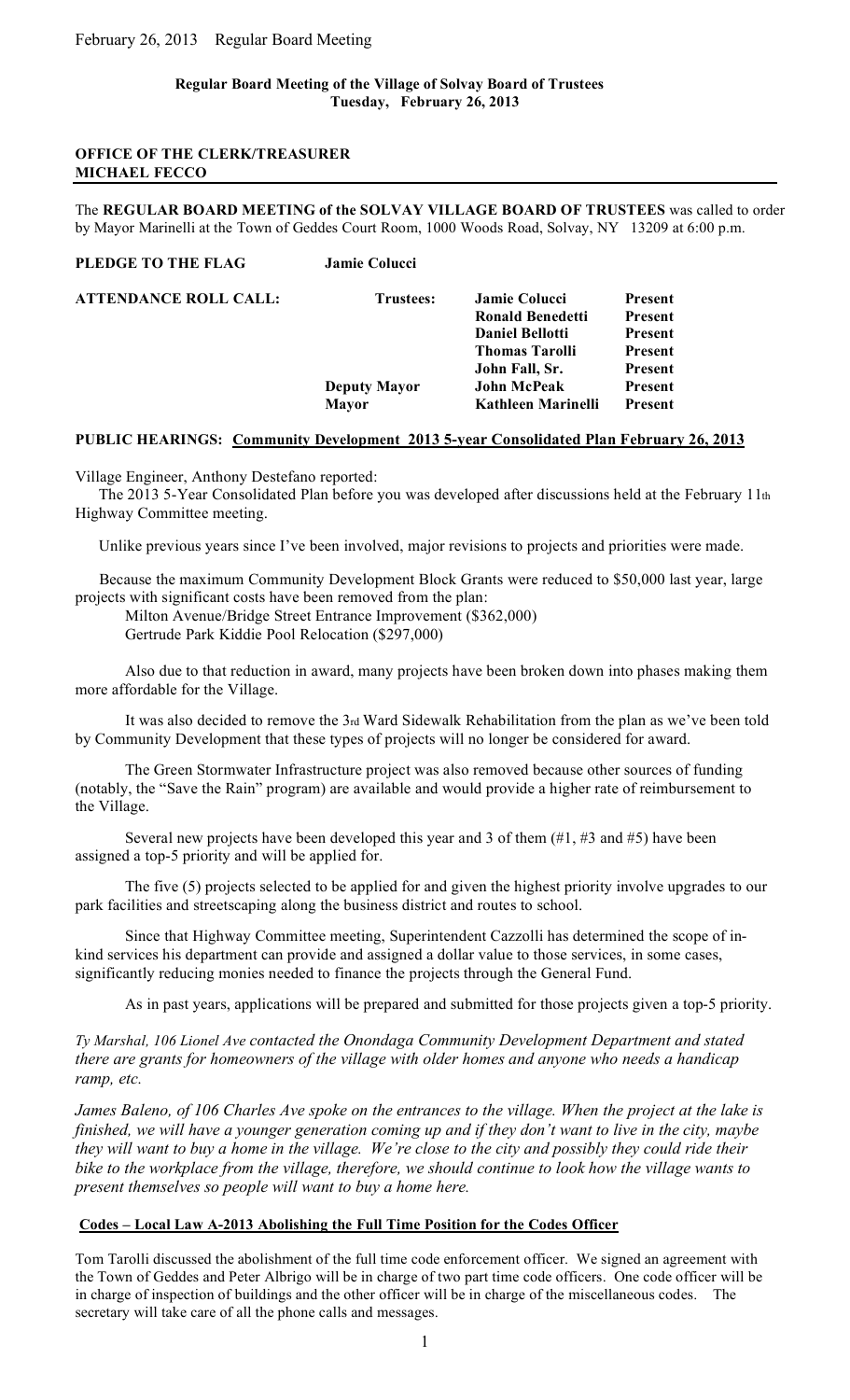James Baleno, of 106 Charles Ave questioned the savings of the Code Office with the abolishment of a full time *officer.*

*Dave Blair asked about the inspections being done in a timely fashion with two part time code officers.*

#### **COMMITTEE REPORTS:**

#### *Administrative: None at this time*

#### *Legal: On the agenda*

*Treasurer:* Mike Fecco sent the corrective action plan to the State Comptroller office on February 13, 2013 regarding our audit. As of this date we have not heard or seen any response.

At the present time the operating budget looks good. We have had to make adjustments to compensate for rising health care and pension costs. The initial budget meeting was set up for Monday, March 4, 2013 at 5:30 p.m.

**Police:** Lt. Al Wood reported the Solvay Police responded 766 calls for January 2013.

*Electric* John Montone reported that the village crews are working along Charles Ave area. This is the last major rebuild in our system feeder project. There is also a portion along Mathews Ave that was put under ground from Gerelock Rd to the China Town area. This will be finished up soon. The reason for this was to eliminate any future problems with trucks hitting the poles and cutting power to some of the village area.

We are providing temporary service while RockTenn completes the new boiler building that you can see under construction. They are talking the end of April 2013 for the construction to be complete. They would then go through a test period.

The last thing John reported was the solar panels being installed in front of the Pass & Seymour building along the grassy area. This will start as soon as there is a break in the weather. When this is done, Solvay will be the one of the most Green Community in the Greater Syracuse area.

The IEEP program is ongoing for rebates and many other energy efficient projects.

*DPW/Highway*: Mark Cazzolli reported that the village salt pile is still pretty good and we have 75-80 percent budgeted. Overtime hours are down and they continue to have a night time crew. Equipment is operating and we are down to one mechanic but he has kept up with the repairs and doing an outstanding job. The crew has been going around the village and found 42 storm drains that need to be rebuilt and they are approximately \$1000 a piece. Chips money is about the same.

| Library: | None at this time |  |  |
|----------|-------------------|--|--|
|          |                   |  |  |

*Codes: On the agenda*

*Stormwater* Village Engineer, Anthony Destefano reported for the:

# **Stormwater Report - February 5, 2013 CNY Stormwater Coalition Meeting Highlights**

Village Engineer, Anthony Destefano reported:

 The Year-5 Outreach and Education Program has begun. A Contractor Newsletter will be distributed electronically and a one-page insert for the Post-Standard is planned for April.

 Discussions with NYSDEC seem to indicate that this will be the last year of filing the Annual Report in its current form. The new format will rely on submitting tracking reports throughout the year.

The No Net Increase in Pollutants of Concern Modeling will be completed by the end of March.

C&S Engineers will deliver a detailed training presentation to MS4s to discuss how the model is to be used, how to manipulate the model inputs and interpret the results.

MS4s, with the assistance of CNYRPDB, will use the model to assess the effectiveness of their StormWater Management Plans (SWMP).

The SWMP template and accompanying instruction document have been finalized and distributed to MS4s.

# **February 5, 2013 Village of Solvay Stormwater Committee Meeting**

Onondaga County's InterMunicipal Wastewater Agreement (IMA):

After discussions with OCDWEP, it was determined that the Village does not have "persistent

maintenance problems" as defined in the document and, therefore, would not be required to implement significant and costly repairs, with or without outside funding.

Approval of the IMA is required to accept award money beginning in Round 2 of the "Save the Rain" program. The Village has numerous worthwhile stormwater projects eligible for the 100% funding this program provides.

The Village Attorney's review and approval of the IMA's language is required prior to Board action. Inflow & Infiltration (I&I) Offset Assignment Policy:

Due to potential issues with establishing said policy, the Committee decided instead to utilize Section 20 of the County's Sewer Use Ordinance which provides for reimbursement from the County for implementing projects that reduce wet weather capacity constraints in the wasterwater collection system.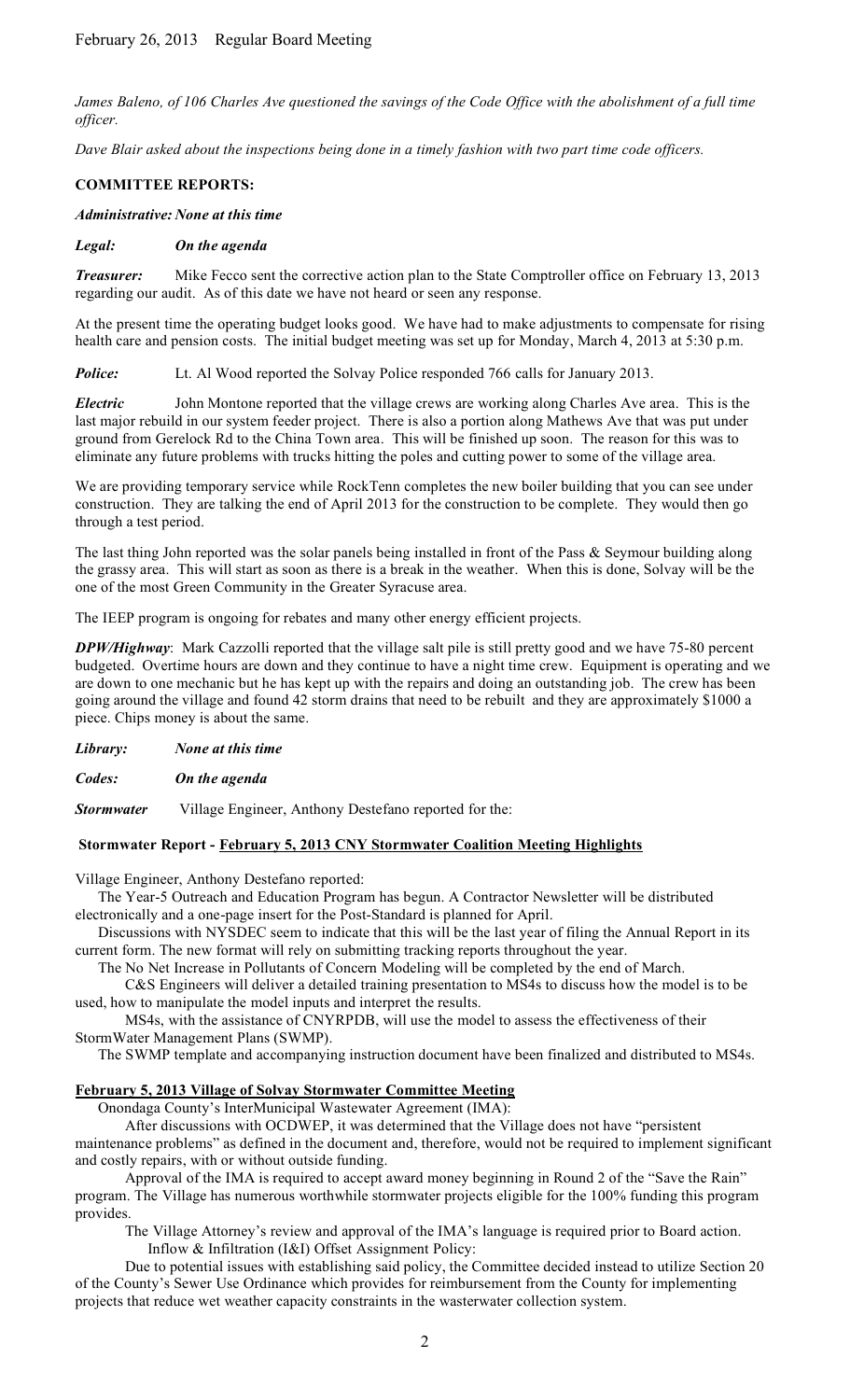# **West Side Trunk Sewer Rehabilitation Project**

The Mayor contacted our County Legislator, Ryan McMahon, concerning the subject project.

The Engineer has since provided Legislator McMahon with the project information the County needs to evaluate their potential participation in the project.

The project is estimated to eliminate up to 205,000 gpd of inflow and infiltration at a total cost of \$112,000.

# **Emerald Ash Borer Update**

At the August, 2012 Regular Board meeting, the Engineer presented information concerning the invasive Emerald Ash Borer.

At that time, only Western New York was under quarantine, restricting the movement of ash trees, ash tree products and firewood.

Beginning May 1, 2013, that quarantine will be extended to all of New York State except Rockland, Westchester, Nassau and Suffolk counties and New York City.

# **RESOLUTIONS:**

1. Authorization from the Board of Trustees to approve the minutes from the January 26, 2013 Special Board Meeting and the Reading of the Minutes be herewith dispensed.

| <b>MOTION:</b> | John Fall Sr           |               |
|----------------|------------------------|---------------|
| <b>SECOND:</b> | <b>Daniel Bellotti</b> |               |
| <b>AYES:</b>   |                        | <b>NAYES:</b> |

2. Authorization from the Board of Trustees to approve the minutes from the February 6, 2013 Special Board Meeting be accepted and the Reading of the Minutes be herewith dispensed. **MOTION: Ronald Benedetti**<br>**SECOND: John Fall Sr John Fall Sr AYES: 7 NAYES: 0 MOTION CARRIED**

3. Authorization from the Board of Trustees to authorize the Mayor to sign the contract with MVP Health Care. **MOTION: John Fall Sr SECOND: Ronald Benedetti**

**AYES: 7 NAYES: 0 MOTION CARRIED**

| <b>AYES:</b> | <b>NAYES:</b> | <b>MOTION CARRIED</b> |
|--------------|---------------|-----------------------|
|              |               |                       |

4. Authorization from the Board of Trustees to approve the Budget Modifications: **MOTION: John McPeak SECOND: Thomas Tarolli AYES: 7 NAYES: 0 MOTION CARRIED**

**Village of Solvay General Fund**

**Schedule of Proposed Budget Modifications**

**For Approval at the February 2013 Regular Board Meeting**

|                |                                | (as modified)         | proposed<br><b>Budget</b> | newly modified       |
|----------------|--------------------------------|-----------------------|---------------------------|----------------------|
| <b>Account</b> | Title                          | <b>Current Budget</b> | Mod                       | <b>Budget Amount</b> |
| Revenue        |                                |                       |                           |                      |
| 411200A        | County Sales Tax Distribution  | 576,965               | 2,846                     | 579,811              |
| 415200A        | Police Fees                    | 6,000                 | 308                       | 6,308                |
| 415210A        | <b>School Resource Officer</b> | 39,000                | 85                        | 39,085               |
| 425300A        | <b>Gaming Licenses</b>         | 791                   | 155                       | 946                  |
| 426800A        | <b>Insurance Recoveries</b>    |                       |                           | 0                    |
|                |                                |                       |                           | 0                    |
|                | Total                          | 622,756               | 3,394                     | 626,150              |

#### **Expenses**

| 510104A | Board of Trustees - Other  |         |          | 0        |
|---------|----------------------------|---------|----------|----------|
| 514404A | Engineer - Other           | 27,000  | 3.394    | 30,394   |
| 519504A | Taxes on Village Property  |         |          | 0        |
| 536201A | Codes Officer - Wages      | 90,875  | (17,437) | 73,438   |
| 536204A | Codes Officer - Other      | 10,000  | 17,437   | 27,437   |
| 571101A | Parks & Recs - Wages       |         |          | 0        |
| 571204A | Pool - Other               |         |          | $\Omega$ |
| 551101A | Street Maintenance - Wages | 228,810 | 50,000   | 278,810  |
| 581604A | Refuse Collection - Other  | 347,327 | (50,000) | 297,327  |
|         | Total                      | 704,012 | 3,394    | 707,406  |
|         |                            |         |          |          |
|         |                            |         |          |          |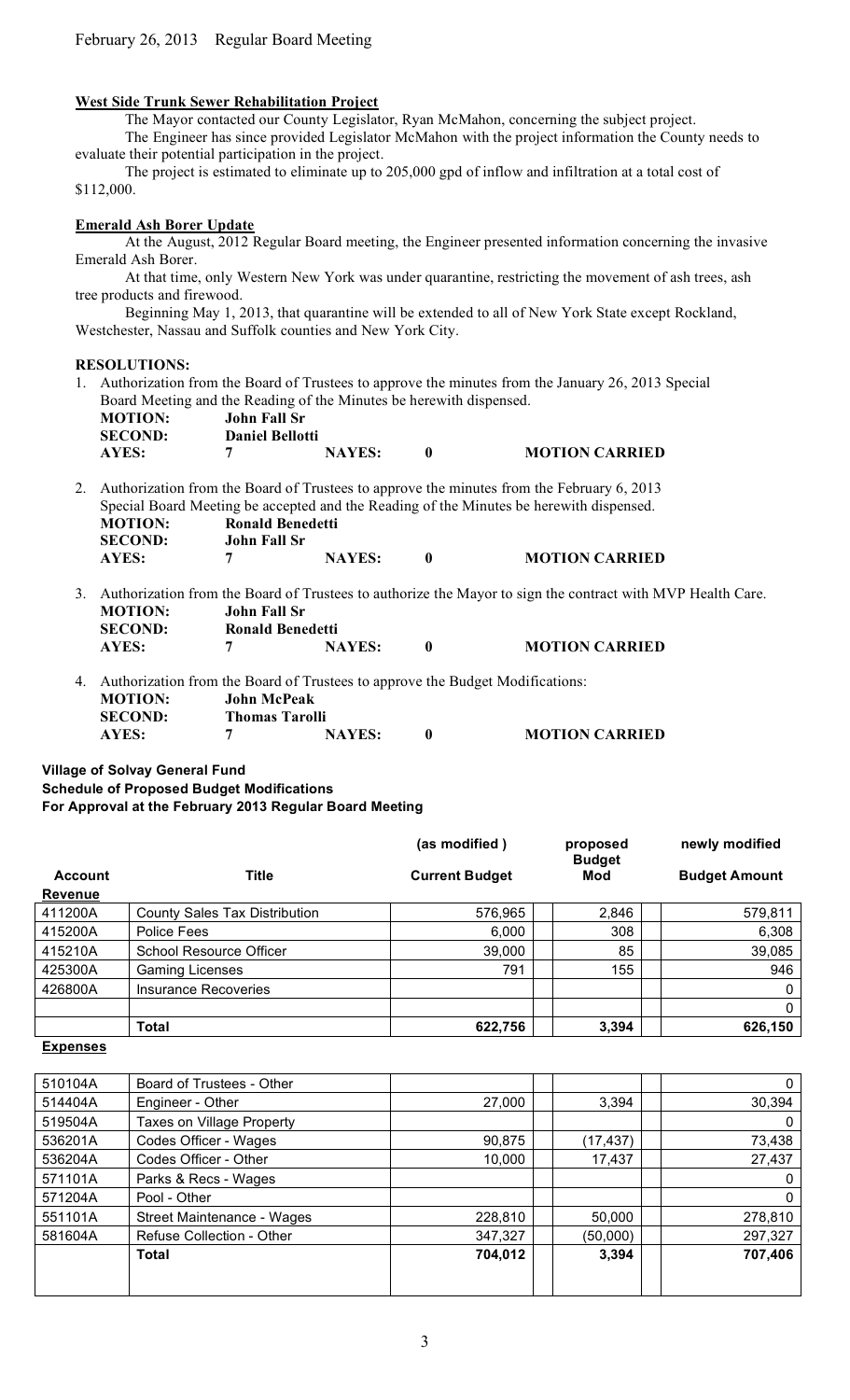# February 26, 2013 Regular Board Meeting

5. Acknowledging that the firm of Costello, Cooney & Fearon, PLLC, represents both the Village of Solvay and the Town of Geddes and that this Board approves that firm preparing a proposed inter-municipal agreement between the Village and the Town, representing both parties in this transaction and waives any potential conflict of interest relating to that dual representation, in the interests of municipal efficiencies and to facilitate the sharing of services, approving the inter-municipal agreement between the Village and the Town, whereby the Town would provide its Code Enforcement Officer to the Village, on a part time basis, from this date to May 31, 2014, with payment to the Town, by the Village in the amount of \$2,333.33 per month and other terms and conditions, as set forth in the proposed inter-municipal agreement.

| <b>MOTION:</b> | <b>John McPeak</b> |               |
|----------------|--------------------|---------------|
| <b>SECOND:</b> | John Fall Sr       |               |
| AYES:          |                    | <b>NAYES:</b> |

**AYES: 7 NAYES: 0 MOTION CARRIED**

# **6. VILLAGE OF SOLVAY - February 26, 2013**

The following resolution was offered by Jamie Colucci, who moved its adoption, seconded by John McPeak, wit: **WHEREAS**, in recent years the Village of Solvay has experienced considerable financial pressure as a result of the County of Onondaga's elimination of shared sales tax monies, a loss of revenue, and increases in the costs for employee health insurance and New York State pension contributions; and

WHEREAS, because the Village of Solvay does not have the financial wherewithal to sustain its current level of spending, the Village has determined it is necessary to streamline government and fiscal efficiencies; and

**WHEREAS**, to effectuate such fiscal efficiencies, the Village has decided to restructure its Code Enforcement Office, wherein the current full-time and part-time Civil Service positions of Village of Solvay Code Enforcement Officer shall be abolished and shall be replaced with two (2) part-time non-competitive Deputy Code Enforcement Officer Civil Service positions, and supervision and assistance, on a part-time basis, by a Code Enforcement Officer shall be procured through an inter-municipal agreement; and

**WHEREAS**, inter-municipal service agreements, which are authorized by Article 5-G of the General Municipal Law and Section 381(2) of the Executive Law, are routinely recognized by the New York State Department of State and the New York State Comptroller's Office as offering financial advantages for local governments; and

**WHEREAS,** the proposed consolidation and sharing of code enforcement services between the Town of Geddes and the Village of Solvay, presents an opportunity for the Village of Solvay to reduce expenses and provide the Town of Geddes with additional revenue to support the cost of maintaining its Code Enforcement Department, without jeopardizing the quality and availability of code enforcement services in the Village of Solvay; and

**WHEREAS**, the Village of Solvay Treasurer has conservatively calculated that the proposed consolidation and sharing of code enforcement services will save the Village of Solvay, at minimum, approximately \$33,000 the first year after reorganization and \$39,000 the second year, with projected savings increasingly on an annual basis thereafter; and

**WHEREAS**, to effectuate the desired reorganization of the Code Enforcement Office, proposed Local Law No. A-2013 titled, "A Local Law Amending Chapter 89 of the Code of the Village of Solvay Abolishing the Position of Code Enforcement Officer," was presented and introduced at a regular meeting of the Village Board of the Village of Solvay held on January 29, 2013; and

**WHEREAS**, a public hearing was held on such proposed local law on this  $26<sup>th</sup>$  day of February, 2013, by the Village Board of the Village of Solvay and proof of publication of notice of such public hearing, as required by law, having been submitted and filed, and all persons desiring to be heard in connection with said proposed local law having been heard, and said proposed local law having been in the possession of the members of the Village Board of the Village of Solvay in its final form in the manner required by Section 20 of the Municipal Home Rule of the State of New York; and

**WHEREAS**, the enactment of Proposed Local Law No. A-2013 has previously been determined to be a Type II action and will have no significant effect on the environment thus concluding the SEQR review process; and

**WHEREAS**, it is in the public interest to enact said Proposed Local Law No. A-2013. **NOW, THEREFORE**, it is

**RESOLVED**, that the Village Board of the Village of Solvay does hereby enact Proposed Local Law No. A-2013 as Local Law 2-2013, so as to abolish the Civil Service positions of full-time and part-time Code Enforcement Officer as follows:

# **VILLAGE OF SOLVAY - LOCAL LAW 2-2013**

A Local Law Amending Chapter 89 of the Village of Solvay Code Abolishing the Position of Code Enforcement Officer

Be it enacted by the Village of Solvay Board of Trustees, that this Local Law amends Chapter 89 of the Code of the Village of Solvay (hereinafter "Code"), titled "Fire Prevention and Building Construction," to abolish the position of Code Enforcement Officer as follows:

# Section 1.

So that Chapter 89, Article I, Section 2 of the Code, which established the position of Code Enforcement Officer and set forth the training and experience necessary, as well as the powers and duties of same, is hereby amended so that is shall now read in its entirety as follows:

"§89-2. Administrative Official.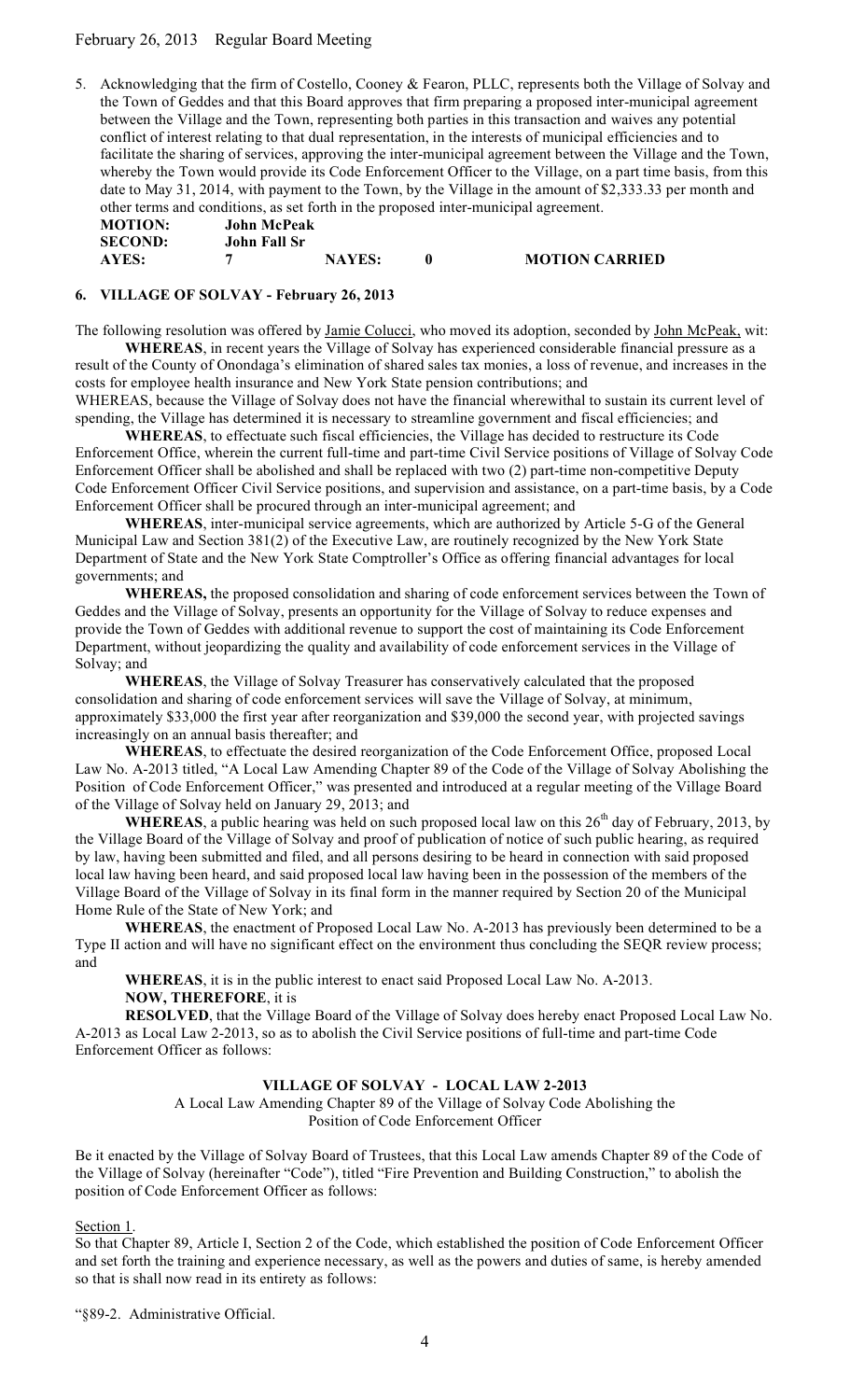# February 26, 2013 Regular Board Meeting

 The Village Board hereby finds and determines that, based upon its own studies and calculations of Village operations, the Village will achieve significant cost savings by abolishing the position of Village Code Enforcement Officer and entering into an appropriate intermunicipal agreement providing for the service heretofore performed by the Village Code Enforcement Officer.

The position of Village Code Enforcement Officer is hereby abolished. Those duties heretofore vested with the Village Code Enforcement Officer shall be transferred in accordance with an appropriate intermunicipal agreement or otherwise as the Village Board shall determine from time to time."

Section 2.

This Local Law shall take effect upon its filing with the New York Secretary of State;" and it is further

**RESOLVED**, that the responsibilities and duties previously vested with the Village of Solvay Code Enforcement Officer positions having been transferred in accordance with an intermunicipal agreement, the Village Board does hereby lay-off those individuals who were serving in the capacity of full-time and part-time Village of Solvay Code Enforcement Officer; and it is further

**RESOLVED,** that the Village Board does hereby create two (2) part-time, non-competitive Civil Service Deputy Code Enforcement Officer positions, which shall be supervised by and subordinate to the Code Enforcement Officer, in accordance with an intermunicipal agreement entered into by separate resolution.

The question of the adoption of the foregoing resolution was duly put to a vote and upon roll call, the vote was as follows:

| Jamie Colucci         | Trustee | Voted | Yes |
|-----------------------|---------|-------|-----|
| Ronald Benedetti      | Trustee | Voted | Yes |
| Daniel Bellotti       | Trustee | Voted | Yes |
| Thomas Tarolli        | Trustee | Voted | Yes |
| John Fall, Sr.        | Trustee | Voted | Yes |
| John McPeak           | Trustee | Voted | Yes |
| Kathleen A. Marinelli | Mayor   | Voted | Yes |

The foregoing resolution was thereupon declared duly adopted. DATED: February 26, 2013

7. Authorization from the Board of Trustees to pay Costello, Cooney & Fearon, PLLC \$13,065.19 for services rendered for the month of January, 2013.<br>MOTION: **Banald Banadatti MOTION:** 

| MUTIUN:<br><b>SECOND:</b> | KONAIG BEHEGELI<br><b>Thomas Tarolli</b> |         |                   |            |
|---------------------------|------------------------------------------|---------|-------------------|------------|
|                           | Jamie Colucci                            | Trustee | Voted             | Yes        |
|                           | Ronald Benedetti                         | Trustee | Voted             | Yes        |
|                           | Daniel Bellotti                          | Trustee | Voted             | <b>Yes</b> |
|                           | Thomas Tarolli                           | Trustee | Voted             | Yes        |
|                           | John Fall, Sr.                           | Trustee | Voted             | Yes        |
|                           | John McPeak                              | Trustee | Voted             | Yes        |
|                           | Kathleen A. Marinelli                    | Mayor   | Voted             | Yes        |
| <b>MOTION CARRIED</b>     |                                          | DATED:  | February 26, 2013 |            |

8. Authorization from the Board of Trustees to hire Jodi McDonald as a part time Library Clerk I at a rate of \$10.67 effective February 27, 2013 to replace Christine Dowling. **MOTION: John McPeak SECOND: Ronald Benedetti AYES: 7 NAYES: 0 MOTION CARRIED**

9. Approving the 5-year plan for Community Development and authorizing the Village Engineer to submit the 2013 application for an Onondaga County Community Development grant, in accordance with the determinations made by this Board. **MOTION: Ronald Benedetti**

| <b>SECOND:</b> | John Fall Sr |               |                       |
|----------------|--------------|---------------|-----------------------|
| AYES:          |              | <b>NAYES:</b> | <b>MOTION CARRIED</b> |